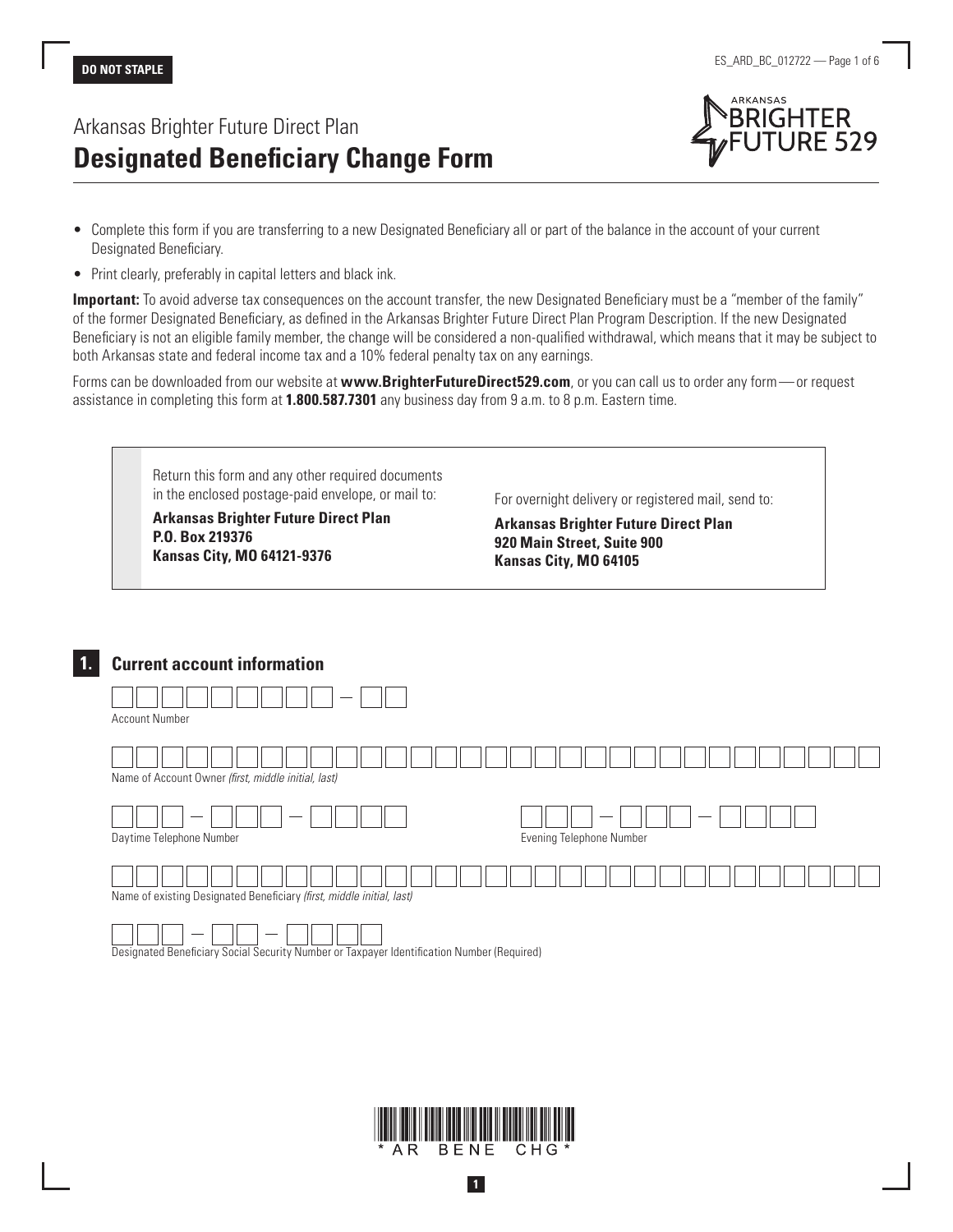|      | Name of new Designated Beneficiary (first, middle initial, last)                                                                                                                                                                                                                                                                                                                                                                                                                                                                                                                                                                                                                                                                                                                                                            |  |                       |                                  |  |           |                                                                                                                             |               |              |                                    |     |  |                                   |  |  |  |
|------|-----------------------------------------------------------------------------------------------------------------------------------------------------------------------------------------------------------------------------------------------------------------------------------------------------------------------------------------------------------------------------------------------------------------------------------------------------------------------------------------------------------------------------------------------------------------------------------------------------------------------------------------------------------------------------------------------------------------------------------------------------------------------------------------------------------------------------|--|-----------------------|----------------------------------|--|-----------|-----------------------------------------------------------------------------------------------------------------------------|---------------|--------------|------------------------------------|-----|--|-----------------------------------|--|--|--|
|      |                                                                                                                                                                                                                                                                                                                                                                                                                                                                                                                                                                                                                                                                                                                                                                                                                             |  |                       |                                  |  |           |                                                                                                                             |               |              |                                    |     |  |                                   |  |  |  |
|      | Social Security Number or Taxpayer Identification Number (Required)                                                                                                                                                                                                                                                                                                                                                                                                                                                                                                                                                                                                                                                                                                                                                         |  |                       |                                  |  |           |                                                                                                                             |               |              | Birth Date/Trust Date (mm/dd/yyyy) |     |  |                                   |  |  |  |
|      |                                                                                                                                                                                                                                                                                                                                                                                                                                                                                                                                                                                                                                                                                                                                                                                                                             |  |                       |                                  |  |           |                                                                                                                             |               |              |                                    |     |  |                                   |  |  |  |
|      | Citizenship (If other than U.S. citizen, please indicate country of citizenship.)                                                                                                                                                                                                                                                                                                                                                                                                                                                                                                                                                                                                                                                                                                                                           |  |                       |                                  |  |           |                                                                                                                             |               |              |                                    |     |  |                                   |  |  |  |
|      |                                                                                                                                                                                                                                                                                                                                                                                                                                                                                                                                                                                                                                                                                                                                                                                                                             |  |                       |                                  |  |           |                                                                                                                             |               |              |                                    |     |  |                                   |  |  |  |
|      | Check if Designated Beneficiary's address is same as Account Owner.                                                                                                                                                                                                                                                                                                                                                                                                                                                                                                                                                                                                                                                                                                                                                         |  |                       |                                  |  |           |                                                                                                                             |               |              |                                    |     |  |                                   |  |  |  |
|      |                                                                                                                                                                                                                                                                                                                                                                                                                                                                                                                                                                                                                                                                                                                                                                                                                             |  |                       |                                  |  |           |                                                                                                                             |               |              |                                    |     |  |                                   |  |  |  |
|      | <b>Mailing Address</b>                                                                                                                                                                                                                                                                                                                                                                                                                                                                                                                                                                                                                                                                                                                                                                                                      |  |                       |                                  |  |           |                                                                                                                             |               |              |                                    |     |  |                                   |  |  |  |
|      |                                                                                                                                                                                                                                                                                                                                                                                                                                                                                                                                                                                                                                                                                                                                                                                                                             |  |                       |                                  |  |           |                                                                                                                             |               |              |                                    |     |  |                                   |  |  |  |
|      | Permanent Street Address (A P.O. box or rural route number is not acceptable.)                                                                                                                                                                                                                                                                                                                                                                                                                                                                                                                                                                                                                                                                                                                                              |  |                       |                                  |  |           |                                                                                                                             |               |              |                                    |     |  |                                   |  |  |  |
|      |                                                                                                                                                                                                                                                                                                                                                                                                                                                                                                                                                                                                                                                                                                                                                                                                                             |  |                       |                                  |  |           |                                                                                                                             |               |              |                                    |     |  |                                   |  |  |  |
| City |                                                                                                                                                                                                                                                                                                                                                                                                                                                                                                                                                                                                                                                                                                                                                                                                                             |  |                       |                                  |  |           |                                                                                                                             |               | <b>State</b> |                                    | Zip |  |                                   |  |  |  |
|      | is completed, the old account will be closed. Note: If the amount you want transferred exceeds the maximum contribution limit,                                                                                                                                                                                                                                                                                                                                                                                                                                                                                                                                                                                                                                                                                              |  |                       |                                  |  |           | assign you a new account number if you do not already have an account for the new Designated Beneficiary. Once the transfer |               |              |                                    |     |  |                                   |  |  |  |
|      | or if the amount of your transfer causes the aggregate balance of all existing plan accounts for the new Designated Beneficiary<br>to exceed the maximum contribution allowance, the excess will remain in the account designated for your original Beneficiary<br>under your current account number.<br>Do you already have an account for the new Designated Beneficiary? (Check One.)<br>Yes.                                                                                                                                                                                                                                                                                                                                                                                                                            |  | <b>Account Number</b> |                                  |  |           |                                                                                                                             |               |              |                                    |     |  | If yes, go directly to Section 7. |  |  |  |
|      | No.                                                                                                                                                                                                                                                                                                                                                                                                                                                                                                                                                                                                                                                                                                                                                                                                                         |  |                       | Complete all remaining sections. |  |           |                                                                                                                             |               |              |                                    |     |  |                                   |  |  |  |
| В.   | Partial balance. The Arkansas Brighter Future Direct Plan will keep the current Designated Beneficiary's account open. The<br>dollar amount or percentage you specify below will be transferred to the new Designated Beneficiary's account. Note: If the<br>current account includes more than one investment option, the dollar amount or percentage will be taken on a proportional<br>basis from each investment option. If the amount you want transferred exceeds the maximum contribution limit, or if the amount<br>of your transfer causes the aggregate balance of all existing plan accounts for the new Designated Beneficiary to exceed the<br>maximum contribution allowance, the excess will remain in the account designated for your original Designated Beneficiary<br>under your current account number. |  |                       |                                  |  |           |                                                                                                                             |               |              |                                    |     |  |                                   |  |  |  |
|      | \$<br>Amount                                                                                                                                                                                                                                                                                                                                                                                                                                                                                                                                                                                                                                                                                                                                                                                                                |  |                       |                                  |  | <b>OR</b> | Percentage                                                                                                                  | $\frac{0}{0}$ |              |                                    |     |  |                                   |  |  |  |
|      | Do you already have an account for the new Designated Beneficiary? (Check One.)                                                                                                                                                                                                                                                                                                                                                                                                                                                                                                                                                                                                                                                                                                                                             |  |                       |                                  |  |           |                                                                                                                             |               |              |                                    |     |  |                                   |  |  |  |
|      | Yes.                                                                                                                                                                                                                                                                                                                                                                                                                                                                                                                                                                                                                                                                                                                                                                                                                        |  | <b>Account Number</b> |                                  |  |           |                                                                                                                             |               |              |                                    |     |  | If yes, go directly to Section 7. |  |  |  |

**Important:** If you have already established an account for the new Designated Beneficiary and provided the account number above, proceed directly to **Section 8**.

**2**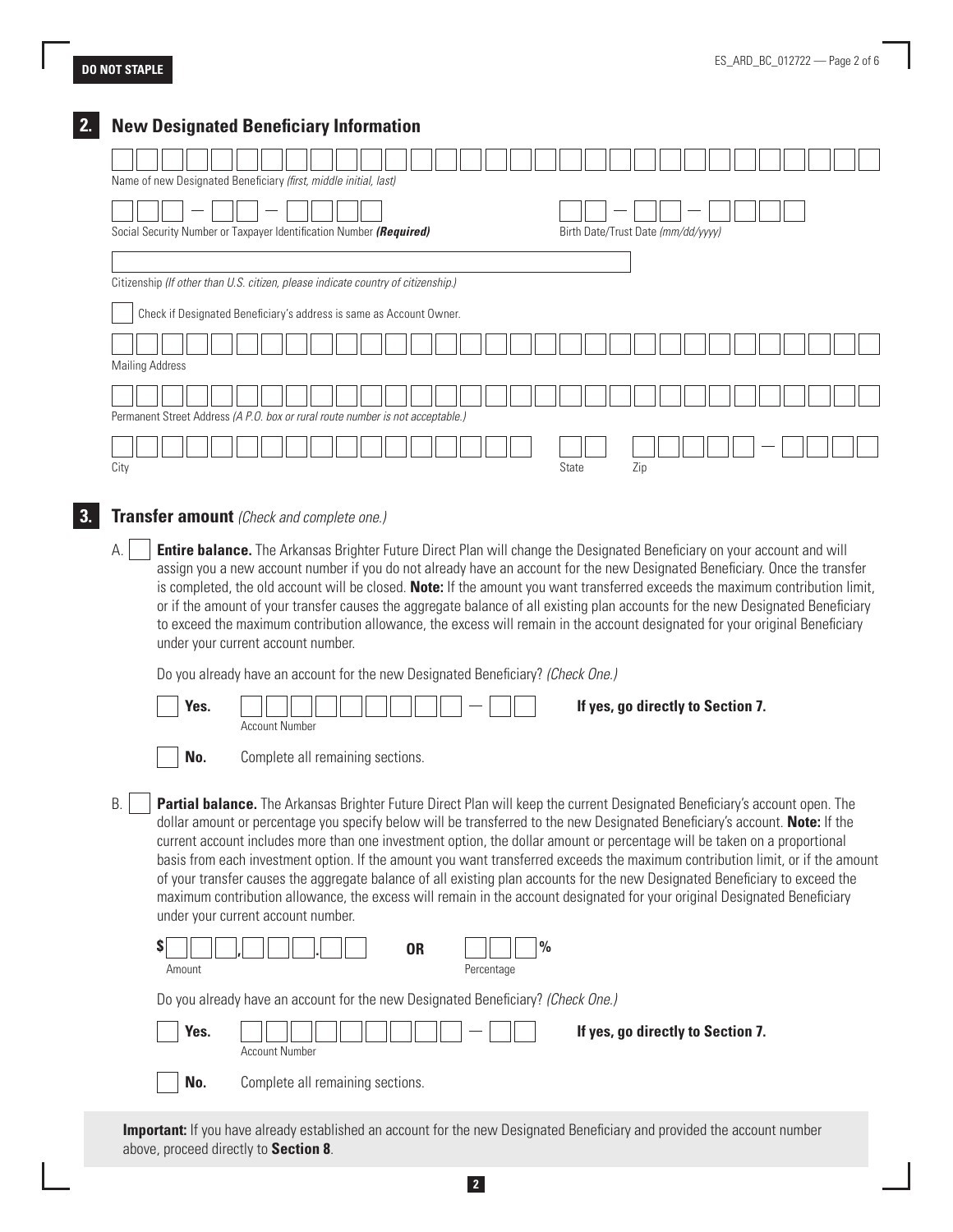### **4. Investment selection**

- Before choosing your investment option, see the Arkansas Brighter Future Direct Plan Program Description (available at *www.BrighterFutureDirect529.com*) for complete information about the investment options offered.
- You must allocate at least **5%** of your contributions to each investment option that you choose. Use whole percentages only. Choose up to **5** of the **9** investment options.
- Your percentages must total **100%**.

I want to **keep the same investment allocation** for my new Designated Beneficiary.

 I want to **establish a new investment allocation** as listed below. **Note:** See the Arkansas Brighter Future Direct Plan Program Description, which is available at **www.BrighterFutureDirect529.com**, for complete information on the investment options you are considering.

### **Age-Based Options:**

| Aggressive Age-Based Option      | $\frac{0}{0}$ |
|----------------------------------|---------------|
| Moderate Age-Based Option        | $\frac{0}{0}$ |
| Conservative Age-Based Option    | $\frac{0}{0}$ |
| <b>Custom Portfolio Options:</b> |               |
| Aggressive Growth Portfolio      | $\frac{0}{0}$ |
| Growth Portfolio                 | $\frac{0}{0}$ |
| Moderate Growth Portfolio        | $\frac{0}{0}$ |
| Conservative Growth Portfolio    | $\%$          |
| Income Portfolio                 | $\frac{0}{0}$ |
| Interest Accumulation Portfolio  | $\frac{0}{0}$ |
| <b>Savings Portfolio Option:</b> |               |
| Savings Portfolio (FDIC-Insured) | $\frac{0}{0}$ |

| <b>TOTAL</b> | $\parallel$ 0 $\%$<br>$\mathbf{0}$ |
|--------------|------------------------------------|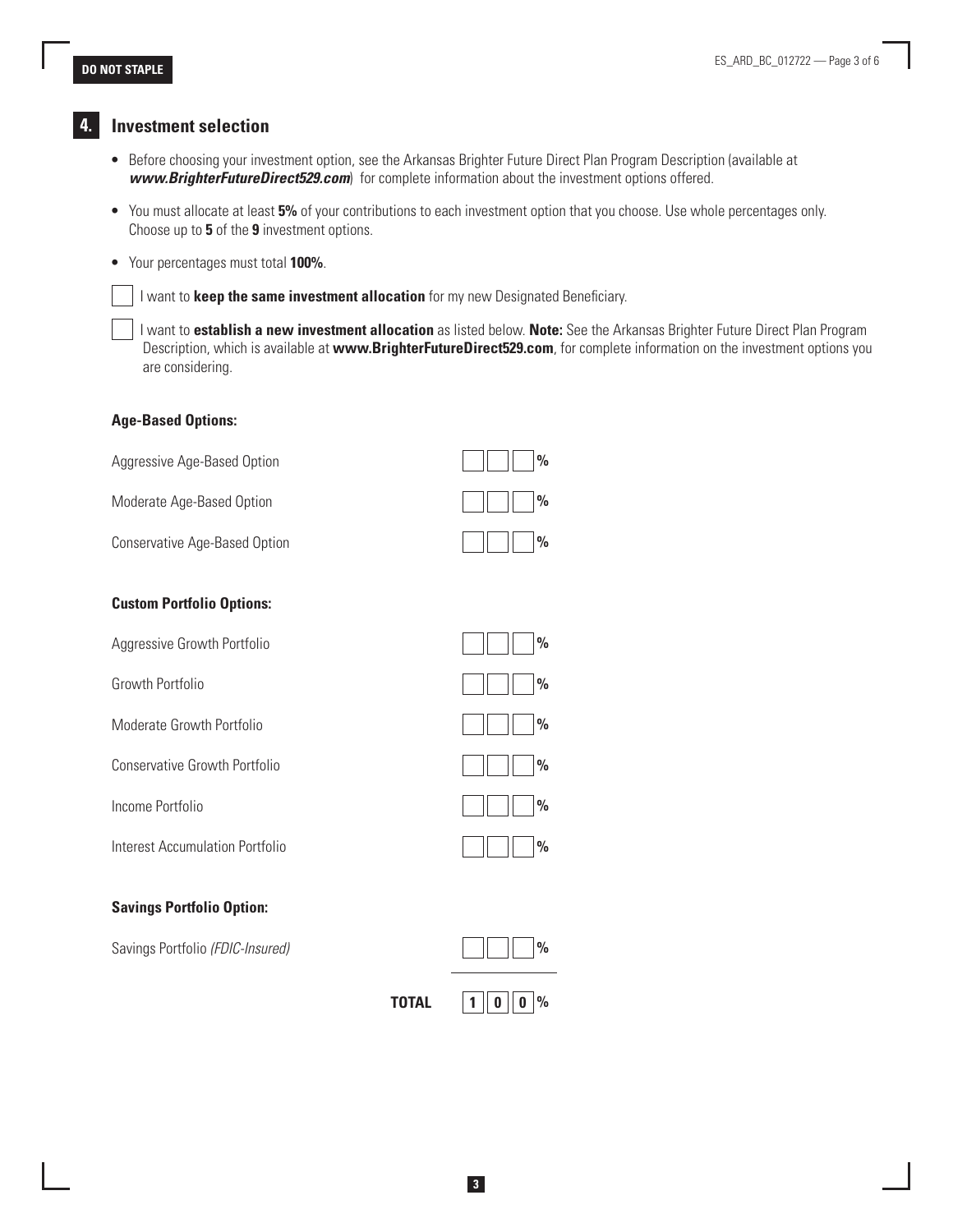

### **5. Successor Account Owner information** *(Optional)*

- The Successor Account Owner will take over control of the account in the event of your death or inability to continue as the Account Owner.
- The person you designate as Successor Account Owner **must be at least 18 years old and must be a U.S. citizen or resident alien**.
- To add, change or delete Successor Account Owner information, go online at **www.BrighterFutureDirect529.com**, or call **1.800.587.7301**.

I want to have the same Successor Account Owner for the new Designated Beneficiary.

### **6. Automatic Investment Plan (AIP)** *(Optional)*

Through AIP, you can have funds transferred electronically—on a regular basis—from your bank, savings and loan, or credit union account to your Arkansas Brighter Future Direct Plan account. Your contribution will be credited to your Arkansas Brighter Future Direct Plan account on the business day before it is debited from your bank account. You may change the investment amount and frequency at any time by logging on to your account at **www.BrighterFutureDirect529.com** or by calling **1.800.587.7301**.

• To add, change or delete AIP information, go online at **www.BrighterFutureDirect529.com**.

I would like to continue my existing AIP for the new Designated Beneficiary.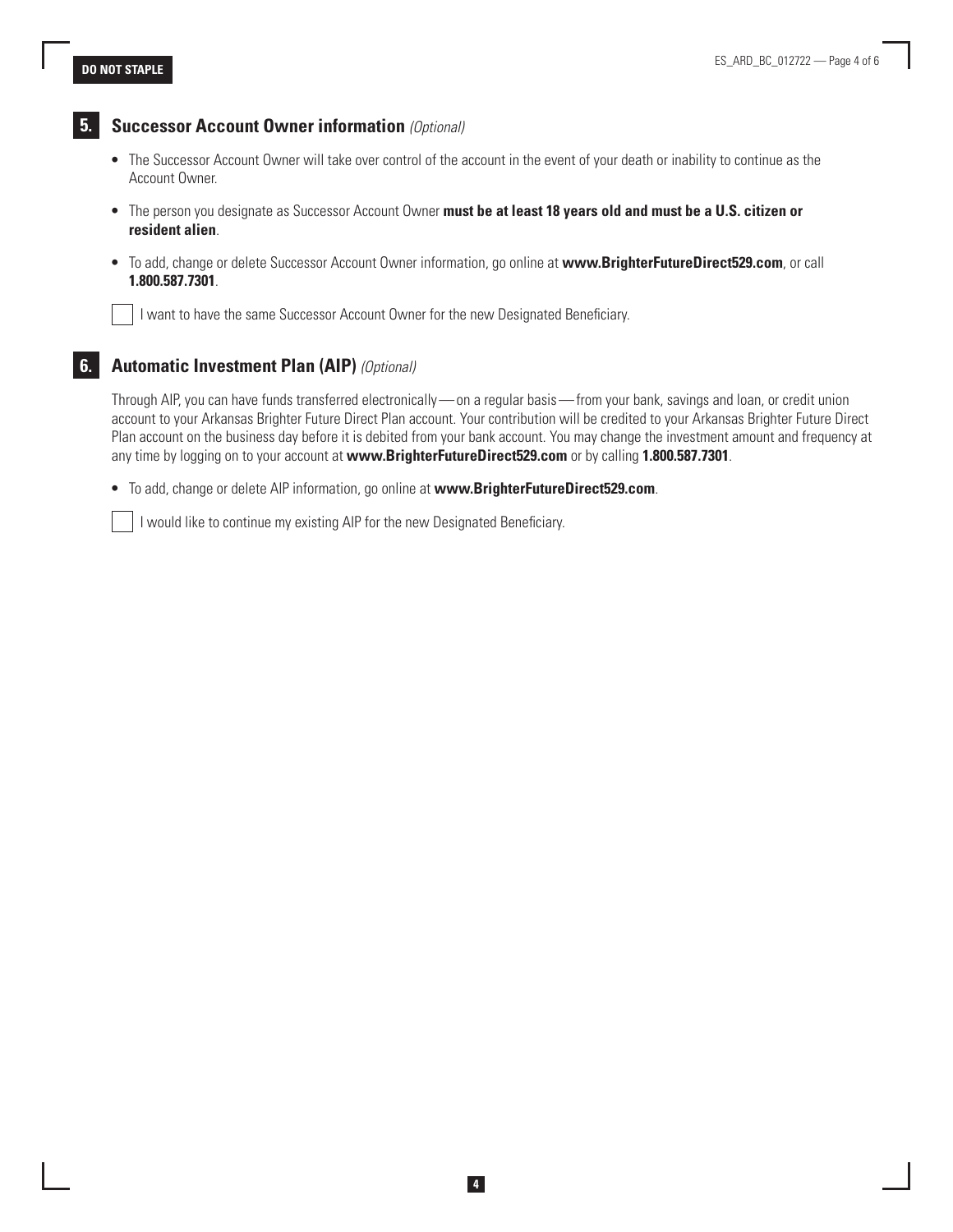## **7. Signature—YOU MUST SIGN BELOW**

By signing below, I hereby apply for an account in the Arkansas Brighter Future Direct Plan. I certify that:

- I have received, read, and understand the terms and conditions of the Arkansas Brighter Future Direct Plan Program Description and Participation Agreement. I understand that by signing this **Designated Beneficiary Change Form**, I am agreeing to be bound by the terms and conditions of the Arkansas Brighter Future Direct Plan Program Description and Participation Agreement. I understand that the **Designated Beneficiary Change Form** shall be construed, governed by, and interpreted in accordance with the laws of the State of Arkansas.
- Except as set forth below, I understand that the Arkansas Brighter Future Direct Plan Program Description, Participation Agreement and **Designated Beneficiary Change Form** constitute the entire agreement between the Account Owner and the Arkansas Brighter Future Direct Plan. No person is authorized to make an oral modification to this agreement.
- I understand that my Account in the Arkansas Brighter Future Direct Plan is not insured by the State of Arkansas or any other governmental entity and neither the principal I contribute nor the investment return is guaranteed by the State of Arkansas, the Arkansas Section 529 Plan Review Committee or any other governmental entity, Ascensus Broker Dealer Services, Inc., The Vanguard Group, Inc. and Sallie Mae Bank, or any of their affiliates *(each, as defined in the Arkansas Brighter Future Direct Plan Program Description and Participant Agreement)*. Notwithstanding the foregoing, the Savings Portfolio is the only investments option in the Arkansas Brighter Future Direct Plan that is insured by the Federal Deposit Insurance Corporation (FDIC), up to limits set by the FDIC. I understand that there is no assurance that my Account under the Arkansas Brighter Future Direct Plan will generate any specific rate of return; in fact, there is no assurance that the Account will not decrease in value (*except for the Savings Portfolio as described in the Arkansas Brighter Future Direct Plan Program Description and Participant Agreement)*.
- I understand that contributions that cause the total balance of this account and any other accounts established in the Arkansas Brighter Future Direct Plan and in any other Qualified Tuition Program offered by the State of Arkansas on behalf of the Designated Beneficiary in **Section 2** of this **Designated Beneficiary Change Form** to exceed the maximum account balance established by the Committee are not permitted. I understand that if a transfer is made to the account that causes the aggregate balance of all existing plan accounts for the new Designated Beneficiary to exceed the maximum contribution allowance, the excess will remain in the account designated for your original Designated Beneficiary under your current account number.
- **I agree to the terms of the predispute arbitration clause as described under the heading "Arbitration" in the Other Information section of the Arkansas Brighter Future Direct Plan Program Description and Participation Agreement.**
- I certify that all of the information that I provided on this **Designated Beneficiary Change Form**, is accurate and complete and that I am bound by the terms, rights, and responsibilities stated in this agreement and by any and all statutory, administrative, and operating procedures that govern the Arkansas Brighter Future Direct Plan.

| ISIGNATURE                 |                   |  |
|----------------------------|-------------------|--|
| Signature of Account Owner | Date (mm/dd/yyyy) |  |

ascensus<sup>®</sup>

| Date (mm/dd/wwv) |  |
|------------------|--|